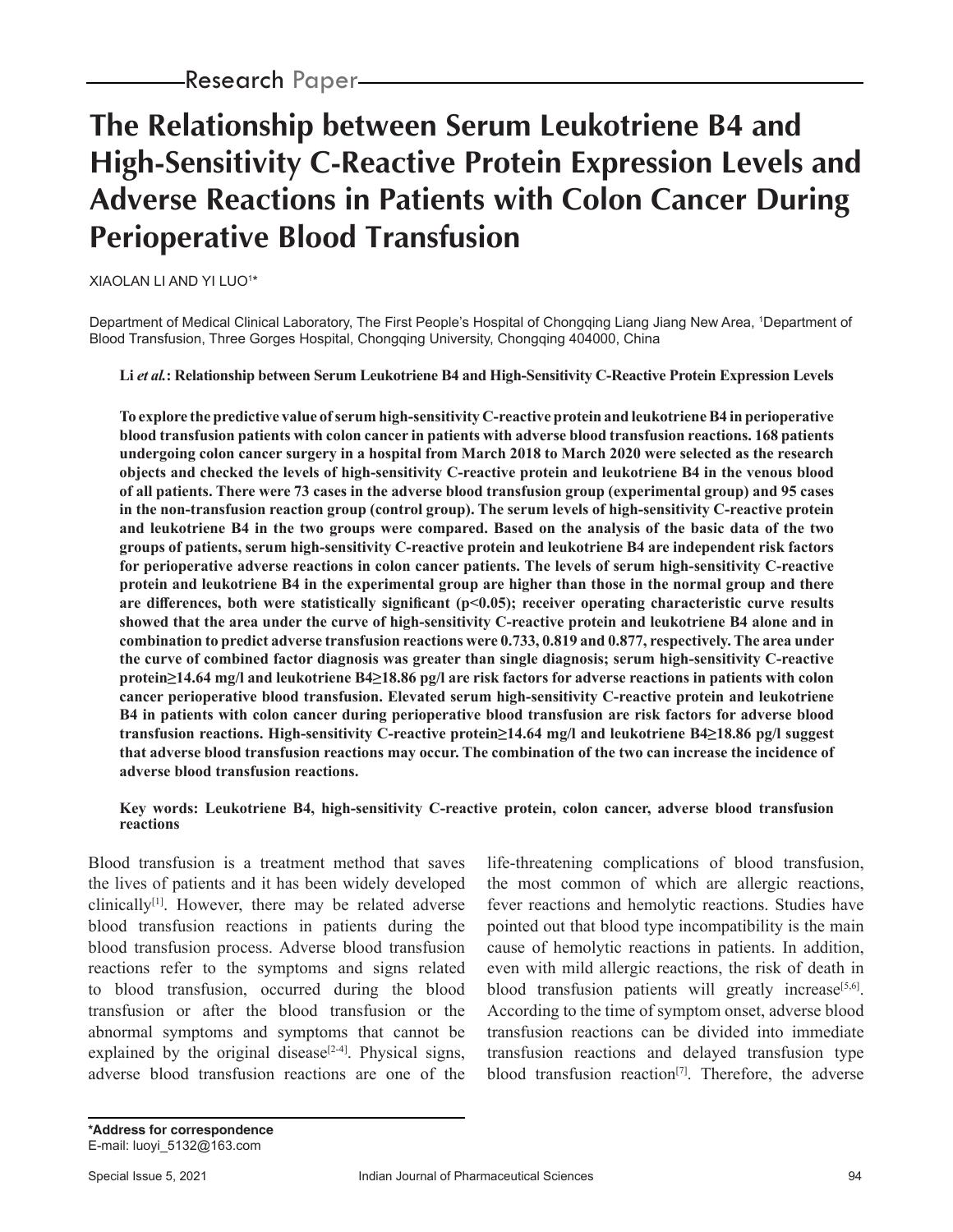blood transfusion reaction can be diagnosed as soon as possible and accurately, so that preventive measures can be obtained faster and the outcome of the patient's adverse blood transfusion reaction can be improved in time[8,9]. High-sensitivity C-Reactive Protein (hs-CRP) and leukotriene B4 (LTB4) are factors related to inflammation and immunity<sup>[10,11]</sup>. Studies have shown that the combined detection of eotaxin and LTB4 in serum is related to the occurrence of adverse blood transfusion reactions[12] and its serum markers. There are few studies that predict the occurrence of related blood transfusion reactions<sup>[13,14]</sup>. Studies have shown that the type of blood transfusion, the time of blood transfusion, the history of blood transfusion and the history of blood diseases, etc., will increase the incidence of adverse blood transfusion reactions. Colon cancer perioperative or intraoperative blood transfusion is large and the possibility of adverse blood transfusion reactions is high<sup>[15]</sup>. This study is based on colon cancer patients. By detecting the levels of hs-CRP and LTB4 in the serum of colon cancer patients and analyzing its relationship with the occurrence of blood transfusion reactions, this study hopes to find serum markers for early prediction of adverse blood transfusion reactions in colon cancer patients undergoing blood transfusion.

# **MATERIALS AND METHODS**

#### **General information:**

Selected patients, who were diagnosed with colon cancer in our hospital from March 2018 to March 2020 and all required radical resection of surgery, all required blood transfusion during the perioperative period. Among all colon cancer perioperative blood transfusion patients, 73 patients with blood transfusion reactions were selected into the experimental group and 95 patients without blood transfusion reactions during the same period were selected into the control group. The general data of the two groups of patients are comparable (Table 1). The research protocol has been approved by the hospital ethics committee, all patients included in the experimental group or the control group communicated with their family members.

| Project                                   | <b>Experimental group</b><br>(73 cases) | Control group (95<br>cases) | $t/\chi^2$ value | p value |
|-------------------------------------------|-----------------------------------------|-----------------------------|------------------|---------|
| Age                                       | 44.37±9.64                              | 47.03±10.05                 | 1.867            | 0.205   |
| Gender (M/F)                              | 43/30                                   | 52/43                       | 1.341            | 0.196   |
| <b>BMI</b>                                | 22.97±2.94                              | 22.35±3.04                  | 0.892            | 0.791   |
| Past blood transfusion<br>history         |                                         |                             | 0.745            | 0.662   |
| Yes                                       | 35 (47.95 %)                            | 44 (47.95 %)                |                  |         |
| No                                        | 38 (52.05 %)                            | 51 (47.95 %)                |                  |         |
| Past blood transfusion<br>allergy history |                                         |                             | 4.671            | 0.015   |
| Yes                                       | 14 (19.18 %)                            | 6(6.32%)                    | 4.671            | 0.015   |
| No                                        | 21 (28.77 %)                            | 38 (40.0%)                  |                  |         |
| History of drug allergy                   |                                         |                             | 2.315            | 0.042   |
| Yes                                       | 10 (13.70 %)                            | 6(6.32%)                    |                  |         |
| No                                        | 63 (86.30 %)                            | 89 (93.68%)                 |                  |         |
| <b>Blood transfusion</b><br>components    |                                         |                             | 4.671            | 0.008   |
| Platelets                                 | 10 (13.70 %)                            | 3(3.16%)                    |                  |         |
| Cryoprecipitate                           | 19(26.03 %)                             | 2(2.11%)                    |                  |         |
| Frozen plasma                             | 52 (71.23 %)                            | 86 (90.53 %)                |                  |         |
| Suspended red blood<br>cells              | 46 (63.01 %)                            | 59 (62.11 %)                |                  |         |
| Wash red blood cells                      | 5 $(6.85%)$                             | $0(0.00\%)$                 |                  |         |
| Other                                     | 9(12.33%)                               | 11 (11.58 %)                |                  |         |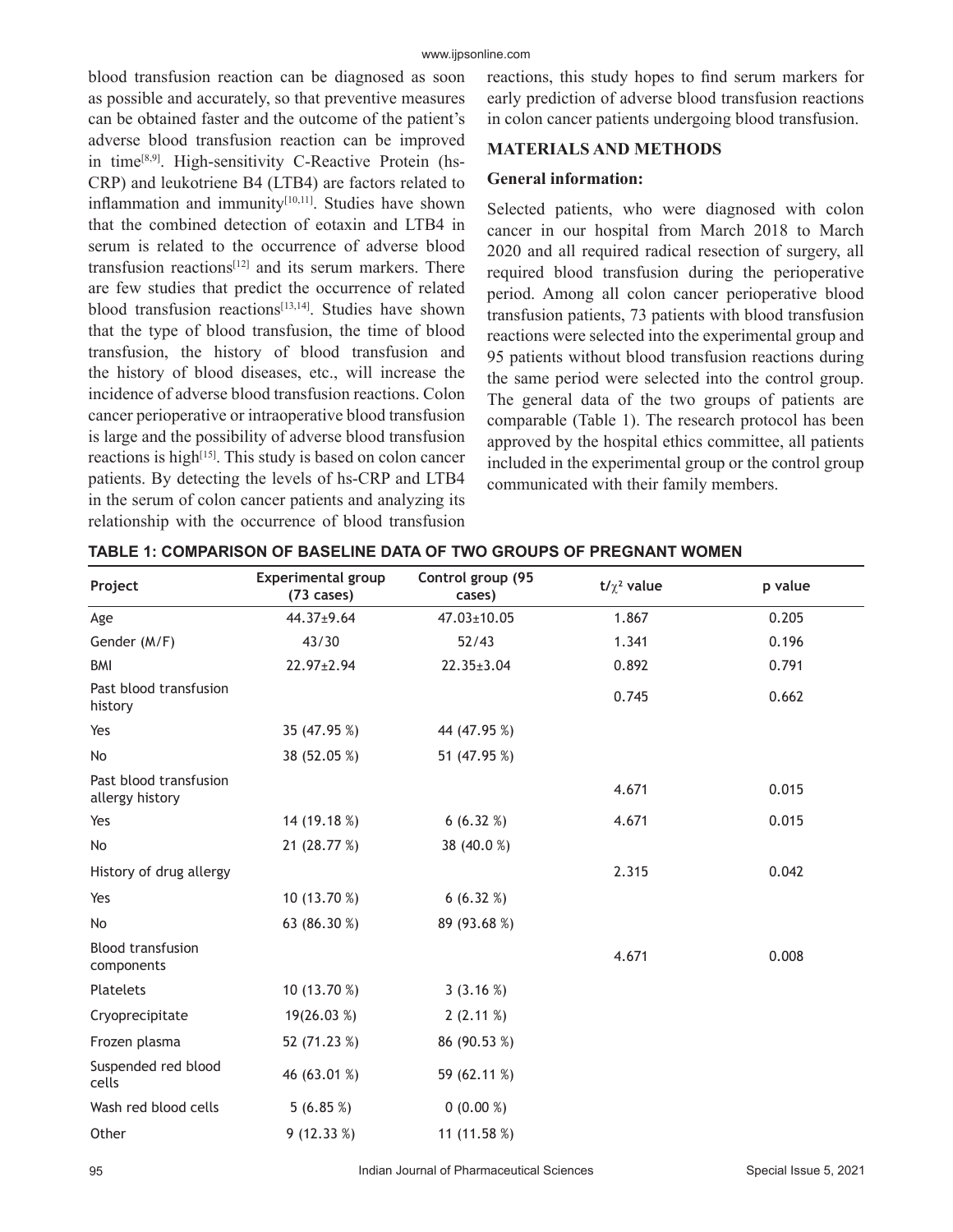| <b>WWW.IPSOFIIIIIG.COTTL</b> |                      |                |       |       |  |  |  |
|------------------------------|----------------------|----------------|-------|-------|--|--|--|
| <b>Blood transfusion</b>     | $1328.53 \pm 362.03$ | 1296.05+254.78 | 0.442 | 0.538 |  |  |  |
| Basic illness                |                      |                | 3.605 | 0.014 |  |  |  |
| Immune disease               | 5(6.85%)             | 1 $(1.05\%)$   |       |       |  |  |  |
| Blood disease                | 24 (32.88 %)         | 6(6.32%)       |       |       |  |  |  |
| Other underlying<br>diseases | 21 (28.77 %)         | 19 (20.00 %)   |       |       |  |  |  |

www.ijpsonline.com

#### **Research objects:**

**Inclusion criteria:** Diagnosis according to "Blood transfusion therapy"; Allergic reactions: Local or systemic skin itching, dyspnea, abdominal pain and diarrhea and other unexplainable symptoms; Nonhemolytic febrile reaction: Blood transfusion fever occurs within 1 to 2 h after transfusion and the body temperature can reach  $39-40^{\circ}$  and the duration is within 2 h; Hemolytic reaction: Early headache, chest pain, chills, high fever, shortness of breath, etc., severe shock, hemoglobinuria, acute renal failure and other symptoms.

**Exclusion criteria:** No other malignant tumors in the whole body except colon cancer; complicated with serious heart, lung and other medical diseases; pregnant women and psychiatric patients; patients who cannot actively cooperate, patients who use drugs that affect serum hs-CRP and LTB4 within the past week.

# **Research method:**

**Standards for blood transfusion:** According to the relevant regulations of the blood transfusion department of our hospital on the indications for blood transfusion, the indications for leukocyte suspension red blood cell transfusion: The patient's hemoglobin, platelets and coagulation function before surgery are normal and the patient's intraoperative blood loss exceeds 600 ml; after the patient, hemoglobin (Hb)<80 g/l was rechecked after operation, bloody fluid was continuously drawn from the abdominal drainage tube and hemoglobin was continuously decreased during dynamic recheck. Indications for frozen plasma infusion: Continuous bleeding from the wound during operation, drainage after operation, continuous bleeding in the tube (reexamination of coagulation function abnormality, the Prothrombin Time (PT) delay>3 s, Activated Partial Thromboplastin Time (APTT)>1.5 times, the International Normalized Ratio (INR) prolongation is greater than 2 times) and Disseminated Intravascular Coagulation (DIC), etc.; abnormal liver function associated with wound hemorrhage and other related basic diseases, etc., plasma infusion can be used as note for prevention.

**Sample collection and measurement:** In the early morning on an empty stomach, all subjects were subjected to 3 ml elbow venous blood in an anticoagulation tube. After adding the anticoagulant, the supernatant was centrifuged at 3000 r/min for 10 min and the supernatant was retained and stored at -80° for testing. Subsequently, an Enzyme-Linked Immunosorbent Assay (ELISA) kit (provided by Diagnostica Stago) was used to detect the levels of hs-CRP and LTB4 in the serum of all patients. The ELISA kit in the experiment was purchased from R&D Systems in the United States. All tests are completed by professional laboratory personnel in accordance with the instructions and instrument operating specifications.

**Observation indicators:** Detect the hs-CRP and LTB4 expression levels in the serum of the two groups of patients by univariate analysis, multivariate logistic regression to confirm the risk factors of blood transfusion reaction and use Receiver Operating Characteristic (ROC) curve to evaluate whether hs-CRP and LTB4 alone and in combination, predict the value of adverse blood transfusion reactions.

# **Statistical analysis:**

The data was analyzed by Statistical Package For The Social Sciences (SPSS) 25.0 software. Qualitative data is expressed as mean $\pm$ standard deviation (x $\pm$ s) and quantitative data is expressed as frequency (percent) [n  $(\%)$ ]. The independent sample t test was used to compare the measurement data between the two groups and the  $\chi^2$  test was used to count the data. The ROC curve was used to evaluate the predictive value of hs-CRP and LTB4 alone and in combination on the adverse effects of perioperative blood transfusion. Then pass and calculate the cut-off value and use logistic regression model to analyze the correlation between hs-CRP, LTB4 and adverse blood transfusion reactions,  $p$ <0.05 indicates that the difference is statistically significant.

# **RESULTS AND DISCUSSION**

Compare the two groups of patients with baseline data such as age, gender, Body Mass Index (BMI), previous blood transfusion history, previous blood transfusion allergy history, drug allergy history, blood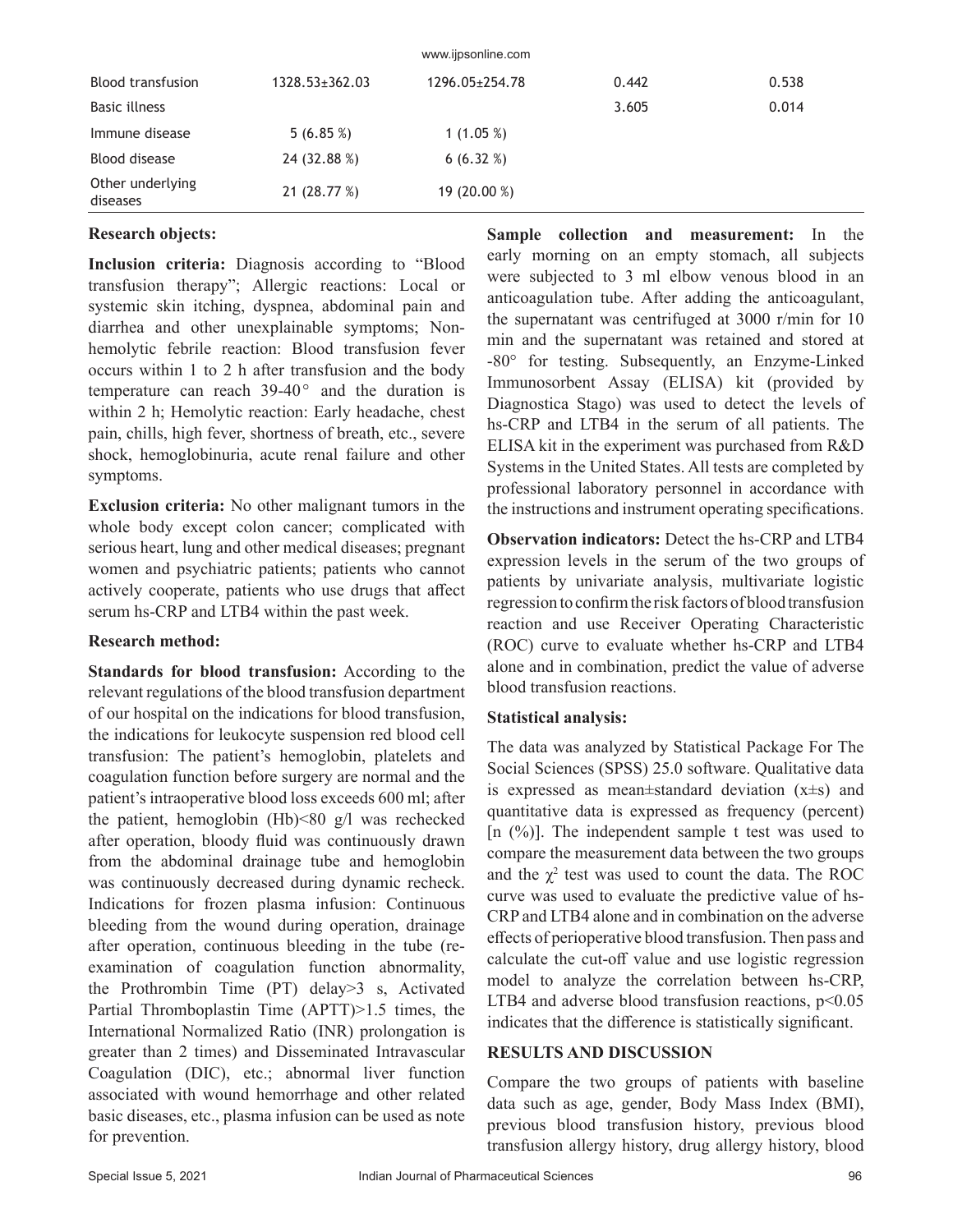#### **TABLE 2: COMPARISON OF SERUM hs-CRP AND LTB4 LEVELS BETWEEN THE TWO GROUPS OF PATIENTS (x±s)**

| Group                            | $hs-CRP$ (mg/l)             |                         | $LTB4$ (pg/l)               |                         |  |
|----------------------------------|-----------------------------|-------------------------|-----------------------------|-------------------------|--|
|                                  | Before blood<br>transfusion | After blood transfusion | Before blood<br>transfusion | After blood transfusion |  |
| Experimental group (73<br>cases) | $8.34 \pm 3.49$             | $20.57 \pm 6.57$ *      | $13.58 \pm 8.96$            | 27.89±11.04*            |  |
| Control group (95<br>cases)      | $7.96 \pm 3.05$             | $9.05 \pm 3.36*$        | $14.05 \pm 9.15$            | $16.86 \pm 9.68^*$      |  |
| t value                          | 0.669                       | 9.461                   | 0.561                       | 8.442                   |  |
| p value                          | 0.601                       | < 0.001                 | 0.574                       | < 0.001                 |  |

Note: \*p<0.001

#### **TABLE 3: MULTIVARIATE LOGISTIC REGRESSION ANALYSIS RESULTS OF ADVERSE BLOOD TRANSFUSION REACTIONS**

| <b>Factor</b>                                | ß     | Wald $\chi^2$ | p value | Odds ratio (OR)<br>value | 95 % CI                  |
|----------------------------------------------|-------|---------------|---------|--------------------------|--------------------------|
| $hs-CRP$ (mg/l)                              | 1.113 | 15.132        | < 0.001 | 2.516                    | $1.245 \sim 3.632$       |
| $LTB4$ (pg/l)                                | 1.463 | 10.452        | < 0.001 | 2.746                    | 1.397 <sub>0</sub> 5.146 |
| Past blood<br>transfusion allergy<br>history | 0.531 | 0.904         | 0.062   | 1.812                    | $0.535 \sim 2.251$       |
| History of drug<br>allergy                   | 0.068 | 0.834         | 0.115   | 1.464                    | $0.792{\sim}3.046$       |
| <b>Basic illness</b>                         | 1.342 | 0.713         | 0.069   | 0.758                    | $0.345 \sim 1.953$       |
| <b>Blood transfusion</b><br>components       | 0.082 | 0.624         | 0.082   | 1.201                    | $0.601 \sim 2.308$       |

#### **TABLE 4: ROC CURVE ANALYSIS OF hs-CRP, LTB4 AND THEIR COMBINATION IN THE PREDICTION OF ADVERSE BLOOD TRANSFUSION**

| Variable    | <b>AUC</b> | 95 % CL         | Cutoff value | Sensitivity | Specificity |
|-------------|------------|-----------------|--------------|-------------|-------------|
| hs-CRP      | 0.733      | $0.613 - 0.833$ | 0.49         | 74.79 %     | 82.53 %     |
| LTB4        | 0.819      | 0.675~0.876     | 0.51         | 76.69 %     | 84.14 %     |
| hs-CRP+LTB4 | 0.877      | 0.803~0.924     | 0.58         | 78.24 %     | 89.61 %     |



**Fig. 1: Serum hs-CRP, LTB4 and the ROC curve for predicting the occurrence of adverse blood transfusion reactions**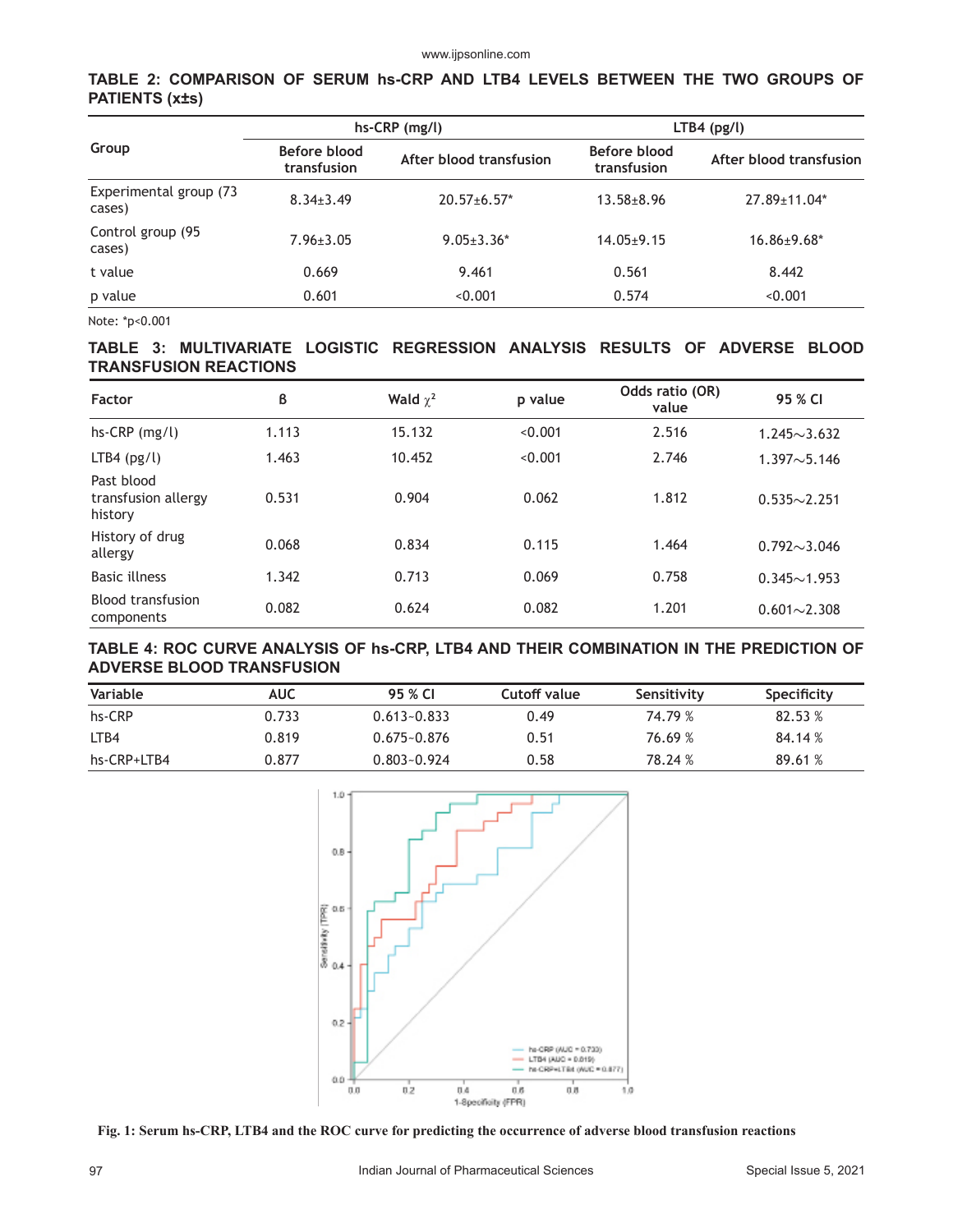transfusion components, blood transfusion volume and underlying diseases. The difference was not significant and not statistically significant  $(p>0.05)$ . The two groups had significant differences in the history of blood transfusion allergy, history of drug allergy, blood transfusion components and underlying diseases, with statistical significance (p<0.05) (Table 1).

Comparison of serum hs-CRP and LTB4 levels between the two groups of patients before and after blood transfusion was observed. Before blood transfusion, there was no significant difference in serum hs-CRP and LTB4 levels between the two groups of patients (p>0.05), after blood transfusion the hs-CRP and LTB4 in the experimental group were significantly higher than before blood transfusion with statistical significance ( $p$ <0.05). The serum hs-CRP and LTB4 levels of the control group did not change much before and after blood transfusion, which was not statistically significant ( $p > 0.05$ ). The results are shown in Table 2.

Multivariate logistic regression of adverse blood transfusion reactions were explained below. Taking the occurrence of adverse blood transfusion reactions as the dependent variable, the independent variables include serum hs-CRP (experimental group=1, control group=0) and serum LTB4 (experimental group=1, control group=0), which are significant. Differences in previous history of blood transfusion allergy (yes=1, no=0), history of drug allergy (yes=1, no=0), underlying diseases (yes=1, no=0) and blood transfusion components ( $>2$  two types=1,  $\leq$  types=0), a stepwise logistic regression analysis was performed and the results showed that serum hs-CRP and LTB4 were independent risk factors for perioperative blood transfusion in patients with colon cancer (Table 3).

In order to further explore the predictive value of serum hs-CRP and LTB4, the occurrence of adverse blood transfusion reactions was used as the outcome variable, with a value of 1, if it occurred and a value of 0, if it did not occur and the single indicators of serum hs-CRP and LTB4, and the ROC curve of the combined response to blood transfusion. Serum hs-CRP and LTB4 are respectively 14.64 mg/l and 18.86 pg/l as the threshold value for prediction. ROC analysis results show that hs-CRP and LTB4 alone and in combination predict blood transfusion. The Area Under the Curve (AUC) of adverse reactions was 0.733, 0.819 and 0.877. The combined factor diagnosis has the highest AUC, with a sensitivity of 0.782, a specificity of 0.896 and a 95 % Confidence Interval (CI) of 0.803 and 0.924. The specific results are shown in Table 4 and fig. 1.

Colon cancer is a common cancer in the digestive system. Due to the anatomical characteristics of the colon, tumors tend to invade blood vessels, increasing colon cancer's aggressiveness, high metastasis and recurrence. Therefore, most of these diseases are diagnosed as advanced, with poor prognosis and high recurrence rate<sup>[16,17]</sup>. At present, the treatment of colon cancer mainly relies on surgical treatment. There are abundant blood vessels in the colon, so there is a higher risk of bleeding during the operation. Frequent blood transfusions are required during the perioperative period<sup>[18]</sup>. Studies have also shown that in 68  $%$  of patients with advanced colon cancer, the patient needs blood transfusion, which may cause changes in the patient's immune system, produce immunosuppression and increase the perioperative infection rate of blood transfusion patients[19]. Most scholars have shown that immune rejection is the main cause of adverse blood transfusion reactions and allergy and fever are the most common clinical manifestations of adverse reactions[20]. Studies have shown that patients with platelet transfusion have the highest incidence of adverse blood transfusion reactions and cryoprecipitate has the lowest incidence of adverse blood transfusion reactions[1,21]. Despite the current strict grasp of blood transfusion indications and operating specifications, adverse blood transfusion reactions still occur. Therefore, exploring certain serum markers to predict the occurrence of adverse blood transfusion reactions is extremely important and has far-reaching significance in avoiding the prognosis of blood transfusion reactions.

hs-CRP is an inflammation marker, which is an acute inflammatory protein. The serum hs-CRP level can reflect the systemic inflammatory response. If the patient's inflammatory response persists, then the hs-CRP level will continue to rise<sup>[22]</sup>. Studies have shown that hs-CRP is a non-traditional risk factor to assess cardiovascular disease risk indicators. It also shows that depression in men is related to high levels of hs-CRP[23]. Studies have also found that the severity of diabetes is related to the hs-CRP in patient's free plasma, the increase of reactive protein (hs-CRP) is related $[24]$ . Studies have shown that the long-term survival time of patients with esophageal cancer is negatively correlated with the level of hs-CRP in the patient's plasma before surgery. The decrease of hs-CRP level in serum indicates that the inflammatory state has improved. hs-CRP is involved in the inflammatory reaction process of allergic reaction, respiratory system and cardiovascular system[25]. Studies have shown that when a transfusion hemolysis reaction occurs, the level of LTB4 in the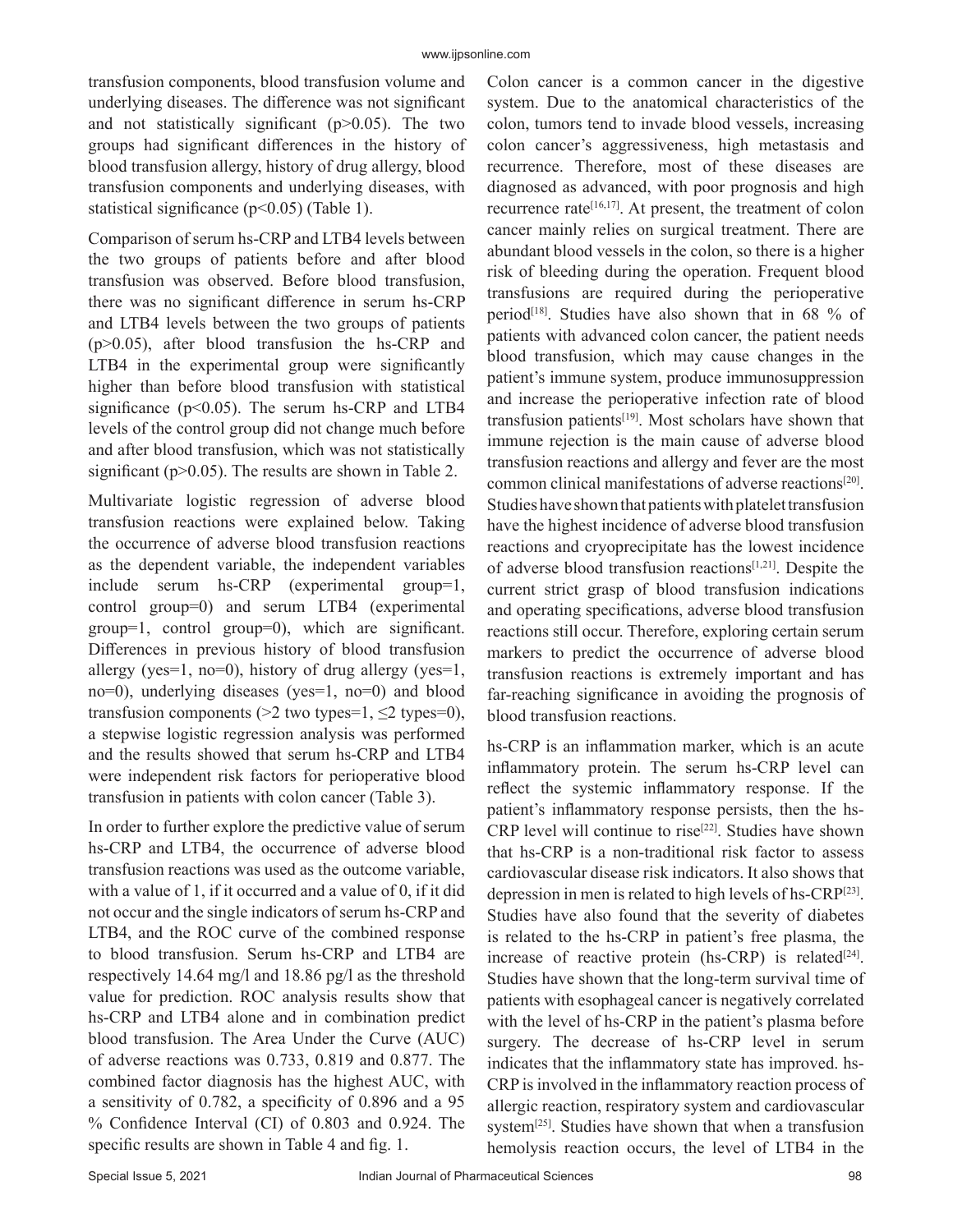serum is abnormally increased<sup>[26]</sup>. Relevant studies have proved that the increase of hs-CRP and LTB4 in serum is related to the occurrence of adverse blood transfusion reactions<sup>[27]</sup>. It also shows that serum hs-CRP and LTB4 are closely related to the occurrence of respiratory diseases. The method for serum detection of hs-CRP and LTB4 is enzyme-linked immunoassay $[28]$ . This study included colon cancer patients. The study showed that after perioperative blood transfusion, there was no difference in serum hs-CRP and LTB4 values between the experimental group and the control group before blood transfusion (p>0.05). After blood transfusion, the serum hs-CRP and LTB4 values of the experimental group was significantly higher than that of the control group ( $p<0.05$ ), while serum hs-CRP and LTB4 in the control group were not significantly different before and after blood transfusion (p>0.05), indicating that hs-CRP and LTB4 are associated with colon cancer perioperative blood transfusion adverse reactions, there is a certain correlation. When the body has an adverse blood transfusion reaction, the body will have an antigen-antibody reaction, the white blood cells will be lysed and the inflammatory factors will be fully released, which will cause the serum hs-CRP and LTB4 of patients with colon cancer to increase.

The study also found that, in addition to serum hs-CRP and LTB4, the two groups had significant differences in the history of blood transfusion allergy, drug allergy history, blood transfusion components and underlying diseases, with statistical significance ( $p$ <0.05). The patient with a history of allergy to blood transfusion may be because of that when the patient is transfused again, the white blood cells will be lysed and inflammatory factors and allergens will be fully released and adverse reactions related to blood transfusion such as allergy and fever will occur. Studies have shown that there are differences in the incidence of adverse blood transfusion reactions in patients with different underlying diseases. Patients with past blood diseases have the highest incidence, which can reach 3 %, followed by immune diseases and adverse blood transfusion reactions up to 1.32 %. Studies have also shown that different blood types have different probabilities of adverse transfusion reactions. Adverse reactions are the highest in transfusion of apheresis platelets and the lowest in transfusion of washed red blood cells $[29,30]$ .

In order to further confirm the value of serum hs-CRP and LTB4 in predicting adverse blood transfusion reactions, a stepwise logistic regression analysis was carried out and it was found that serum hs-CRP and LTB4 were independent risk factors for predicting adverse blood transfusion reactions. At the same time, single indicators of serum hs-CRP and LTB4 were drawn and the ROC curve of the combined response to blood transfusion. Serum hs-CRP and LTB4 are respectively 14.64 mg/l and 18.86 pg/l as the threshold value for prediction. ROC analysis results show that hs-CRP and LTB4 alone and in combination predict blood transfusion The AUC of adverse reactions was 0.733, 0.819 and 0.877. The combined factor diagnosis has the highest AUC, with a sensitivity of 0.782 and a specificity of 0.896.

In summary, serum hs-CRP and LTB4 can be used as serum markers to predict the occurrence of adverse transfusion reactions in patients with colon cancer perioperative blood transfusion. There are certain shortcomings in the single study. The sample size of the single center is still not enough. More samples are needed for prospective exploratory research and other serum indicators that affect transfusion reactions have not been fully included and further exploration is needed.

#### **Conflicts of interest:**

The authors declared no conflict of interest.

# **REFERENCES**

- 1. Delaney M, Wendel S, Bercovitz RS, Cid J, Cohn C, Dunbar NM, *et al.* Transfusion reactions: prevention, diagnosis and treatment. Lancet 2016;388(10061):2825-36.
- 2. Palmieri TL. Burn injury and blood transfusion. Curr Opin Anaesthesiol 2019;32(2):247-51.
- 3. Semple JW, Rebetz J, Kapur R. Transfusion-associated circulatory overload and transfusion-related acute lung injury. Blood 2019;133(17):1840-53.
- 4. Raval JS, Griggs JR, Fleg A. Blood product transfusion in adults: indications, adverse reactions and modifications. Am Fam Physician 2020;102(1):30-8.
- 5. Goel R, Tobian AA, Shaz BH. Noninfectious transfusionassociated adverse events and their mitigation strategies. Blood 2019;133(17):1831-9.
- 6. Panch SR, Montemayor-Garcia C, Klein HG. Hemolytic transfusion reactions. N Engl J Med 2019;381(2):150-62.
- 7. DeLisle J. Is this a blood transfusion reaction? Don't hesitate; check it out. J Infus Nurs 2018;41(1):43-51.
- 8. Busch MP, Bloch EM, Kleinman S. Prevention of transfusiontransmitted infections. Blood 2019;133(17):1854-64.
- 9. Jiao C, Zheng L. Blood transfusion-related immunomodulation in patients with major obstetric haemorrhage. Vox Sang 2019;114(8):861-8.
- 10. Liao PY, Wu SH. Serum levels of IL-5 and LTB4 in children with Henoch-Schonlein purpura. Chin J Contemp Pediatr 2006;8(3):198-200.